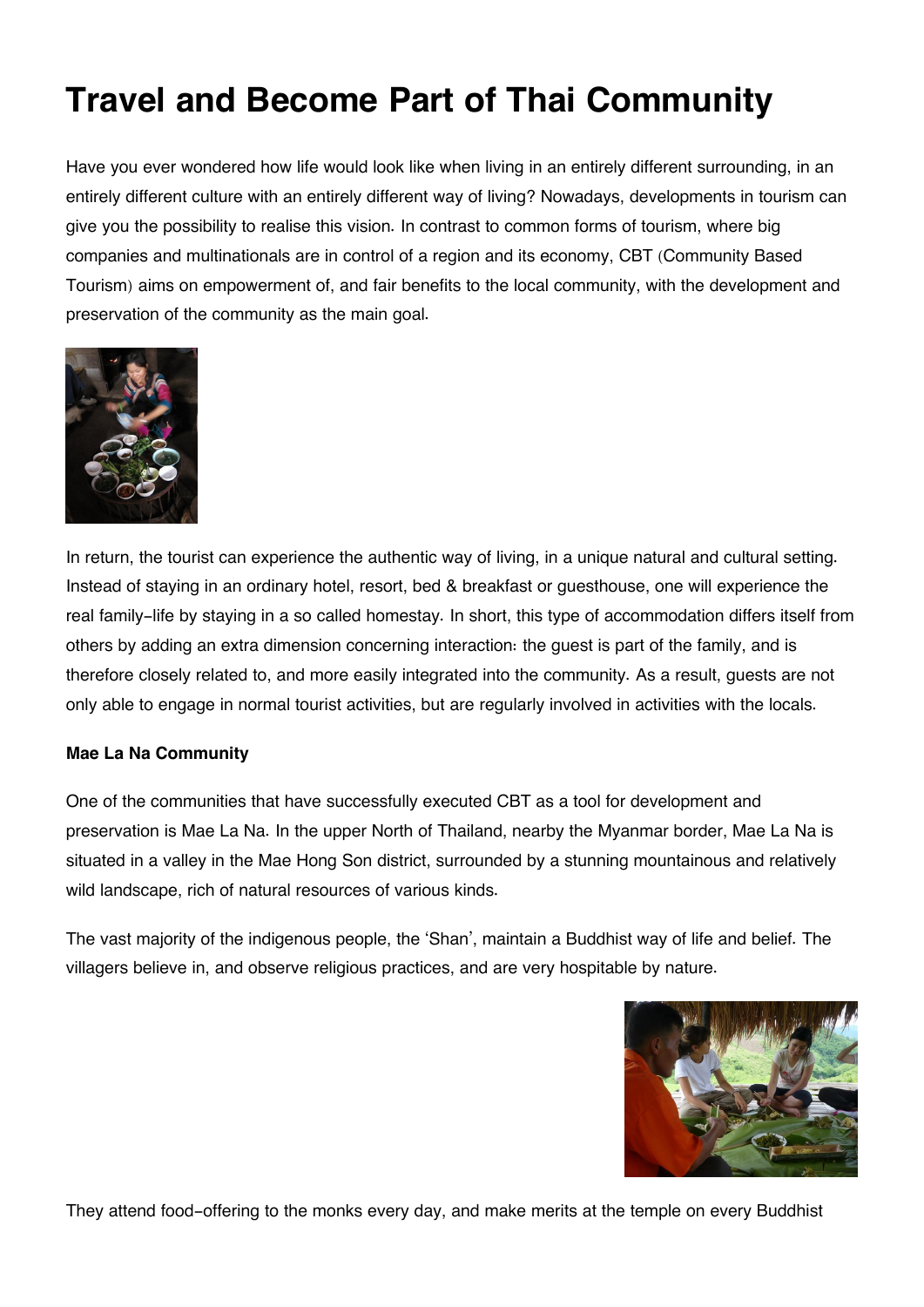holy day. Mae La Na is a relatively modern and well developed village, but tourists still have more than enough possibilities to experience the authentic way of living. The total population of Mae La Na counts 535 inhabitants, comprising 121 households. Thirteen households within the community also serve as a homestay to enable CBT.

## **Local Activities**

In Mae La Na and its surrounding area, several activities can be undertaken. Undoubtedly the most famous touristic activity in the region is a visit to South-East Asia's longest cave: the Mae La Na cave.

Accompanied with a local guide from the community, one can spend hours in the dark cave, admiring stalagmites, stalactites, waterfalls, bats, rare eyeless fish-species and more. Going through the whole cave is also a possibility, but because of its length, an overnight stay is required.

Furthermore, the marvelous area is extremely suitable for spectacular trekking tours. After an exhausting day, one should definitely go to the local sauna. A traditional medicine-man fills a small barn with herbal smoke, creating an extremely relaxing atmosphere. Afterwards, one can enjoy a locally made cigarette, made of tobacco with additional herbs, held together by a special banana-leaf.

Moreover, the community itself has numerous other activities on offer on a voluntarily base. One can think of working in the rice fields, educating the children at the local primary school, producing sesame oil in the traditional way, catching frogs at night, maintaining the villages' irrigation systems and so forth.



### **Experiences**

During a ten days stay in May in this extraordinary setting, our group of six both German and Dutch students was assigned to three different homestays in the village. A rotation system was used every three days to spread the group equally over the homestays, in order to divide revenues accordingly and to get to know the community-members better.

We were participating in the local life and spent time with our host families during some parts of the day, ate with them, and had conversations, as far as our basic Thai knowledge, their basic English knowledge and gestures allowed us to. The first three days were used to attend the regular tourist activities. The remainder we worked within the village on a research-project for CBT-I (www.cbt-i.org) and participated in several local (working) activities; an excellent way to discover the real community, its members and